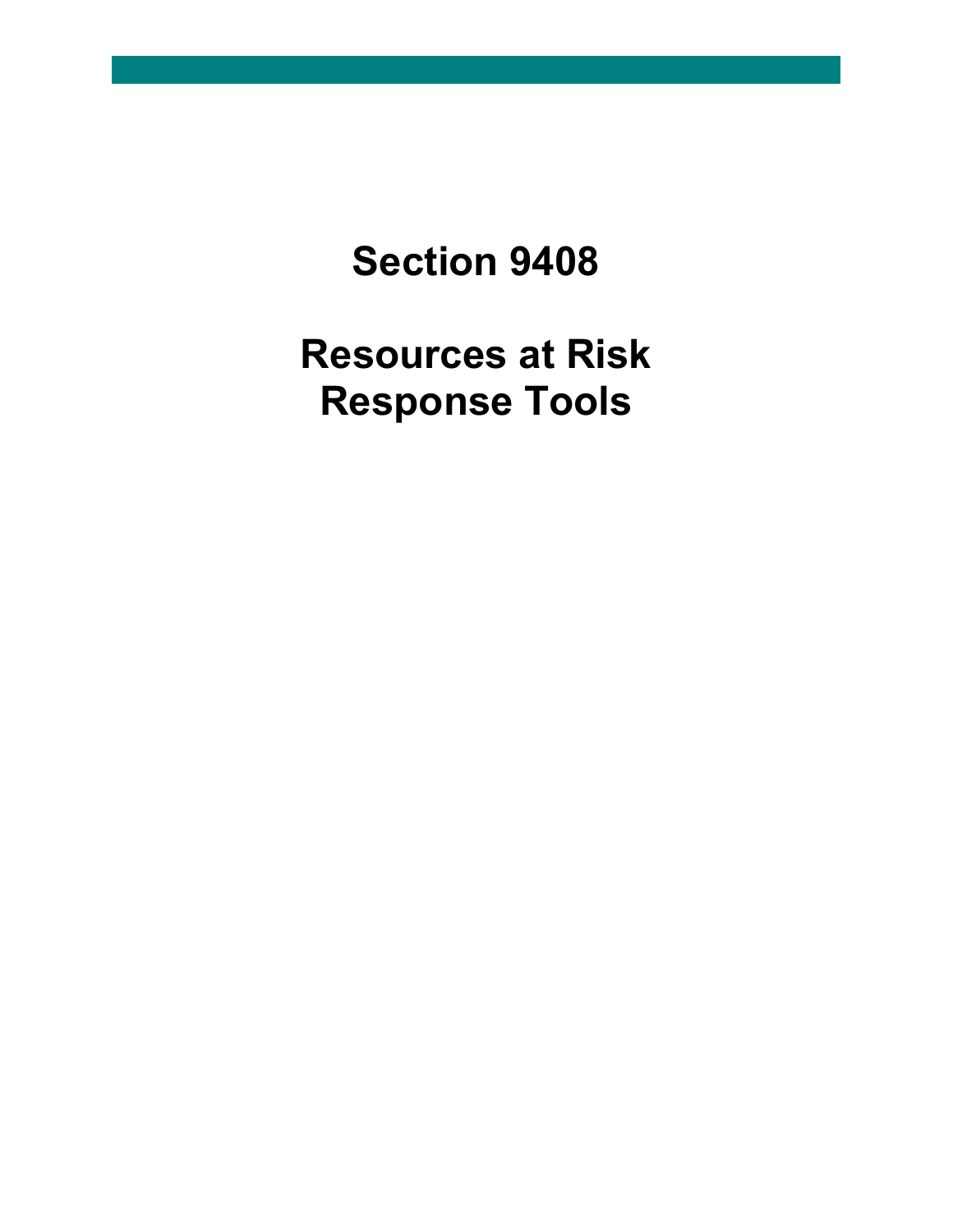

#### **Section Page**

| 9408 |  |  |  |
|------|--|--|--|
|      |  |  |  |
|      |  |  |  |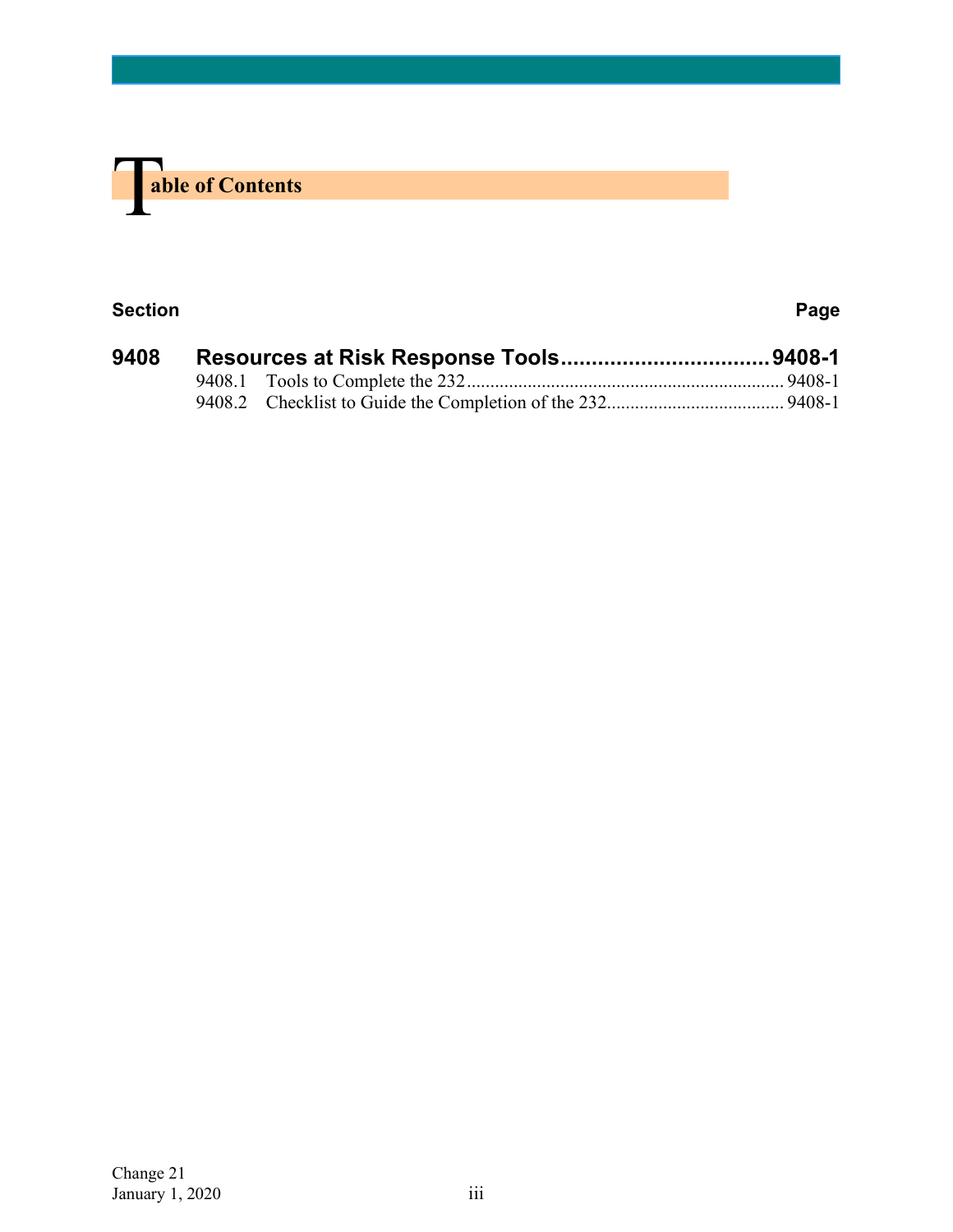# <span id="page-2-1"></span><span id="page-2-0"></span>**Resources at Risk Response Tools**

## <span id="page-2-2"></span>**9408.1 Tools to Complete the 232**

The Resources at Risk (RAR) Summary provides information about locations in the incident area that are sensitive due to environmental, archaeo-cultural, or socioeconomic resources at risk. Typically this process is conducted within the Environmental Unit (EU). The ICS 232 form identifies and prioritizes incident-specific priorities and issues. The Environmental Unit Leader (EUL), with input from resource trustees, will complete this form for each operational period.

Sources and types of information for the 232 form may include, but is not limited to, the following:

- Environmental Sensitivity Index Maps;
- Environmental Response Management Application Northwest;
- Washington State Coastal Atlas;
- Oregon Incident Response Information System;
- Geographic Response Plans;
- Watersheds and Aquifers;
- Threatened and Endangered Species;
- Nautical Charts, other maps; and
- Tribal Reservation Lands and Usual and Accustomed areas.

The Geographic Response Plans contain pre-identified strategies or tactics to address the protection or mitigation of risk for some—but not all—RAR. Strategies may need to be developed for an incident specific resource at risk. It is possible that a resource may not be able to be protected from potential impacts; however, it is important to know what resources may be at risk within the incident area. The EU may provide guidance to Operations on how to best implement protection strategies.

# <span id="page-2-3"></span>**9408.2 Checklist to Guide the Completion of the 232**

This checklist is designed to aid in the process. There may be additional incident specific steps required. The steps in this process may vary by incident or operational period.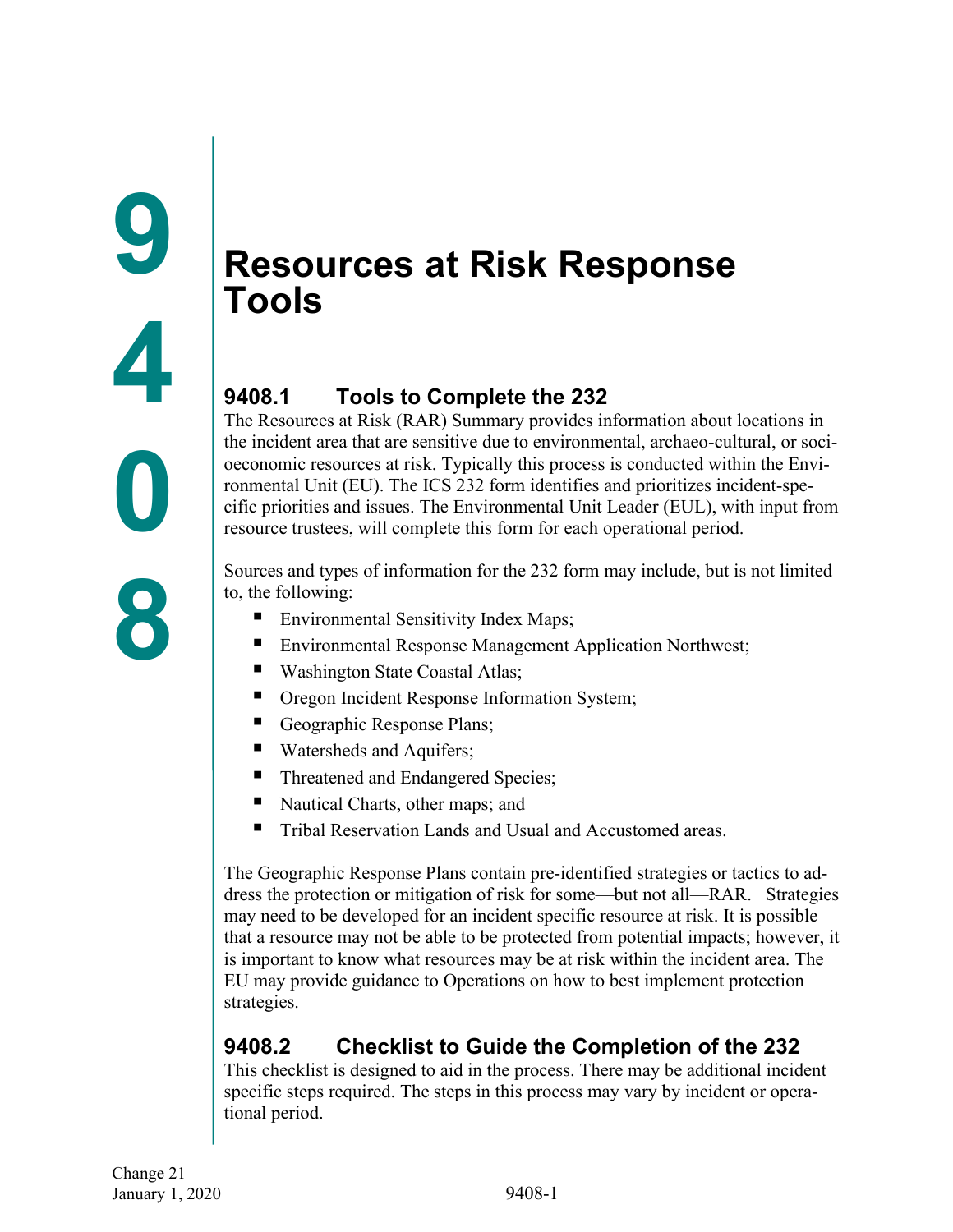### **GETTING STARTED**

| EUL assigns the work group to complete the 232 form. The re-<br>sponsible party should consider having representation on this<br>work group.                                                                                                         |                          |  |  |  |
|------------------------------------------------------------------------------------------------------------------------------------------------------------------------------------------------------------------------------------------------------|--------------------------|--|--|--|
| Determine when the EUL needs the product (tied closely with<br>timing of Tactics meeting).                                                                                                                                                           |                          |  |  |  |
| Determine operational period for which you are planning. Note:<br>on the first day of a response, may need to complete two 232<br>forms for the first day and the next operational period.                                                           |                          |  |  |  |
| Locate map of incident area of suitable scale.                                                                                                                                                                                                       |                          |  |  |  |
| <b>GAIN SITUATIONAL AWARENESS</b>                                                                                                                                                                                                                    |                          |  |  |  |
| Determine volume and properties of spilled oil: Is discharge con-<br>trolled or on-going?                                                                                                                                                            |                          |  |  |  |
| Review trajectory provided by NOAA                                                                                                                                                                                                                   |                          |  |  |  |
| Review over flight maps or shoreline observations if available.                                                                                                                                                                                      |                          |  |  |  |
| Check for tides, winds, current, season and weather                                                                                                                                                                                                  | $\overline{\phantom{0}}$ |  |  |  |
| List agencies and organizations with information to contribute.<br>Coordinate with Liaison to contact.                                                                                                                                               |                          |  |  |  |
| <b>COMPILE INFORMATION</b>                                                                                                                                                                                                                           |                          |  |  |  |
| Review information found in Area Plan Geographic Response<br>Plans for affected and threatened areas. Note: Geographic Re-<br>sponse Plans are only the initial priorities and don't identify all re-<br>sources or tactics you need for a response. |                          |  |  |  |
|                                                                                                                                                                                                                                                      |                          |  |  |  |

data.